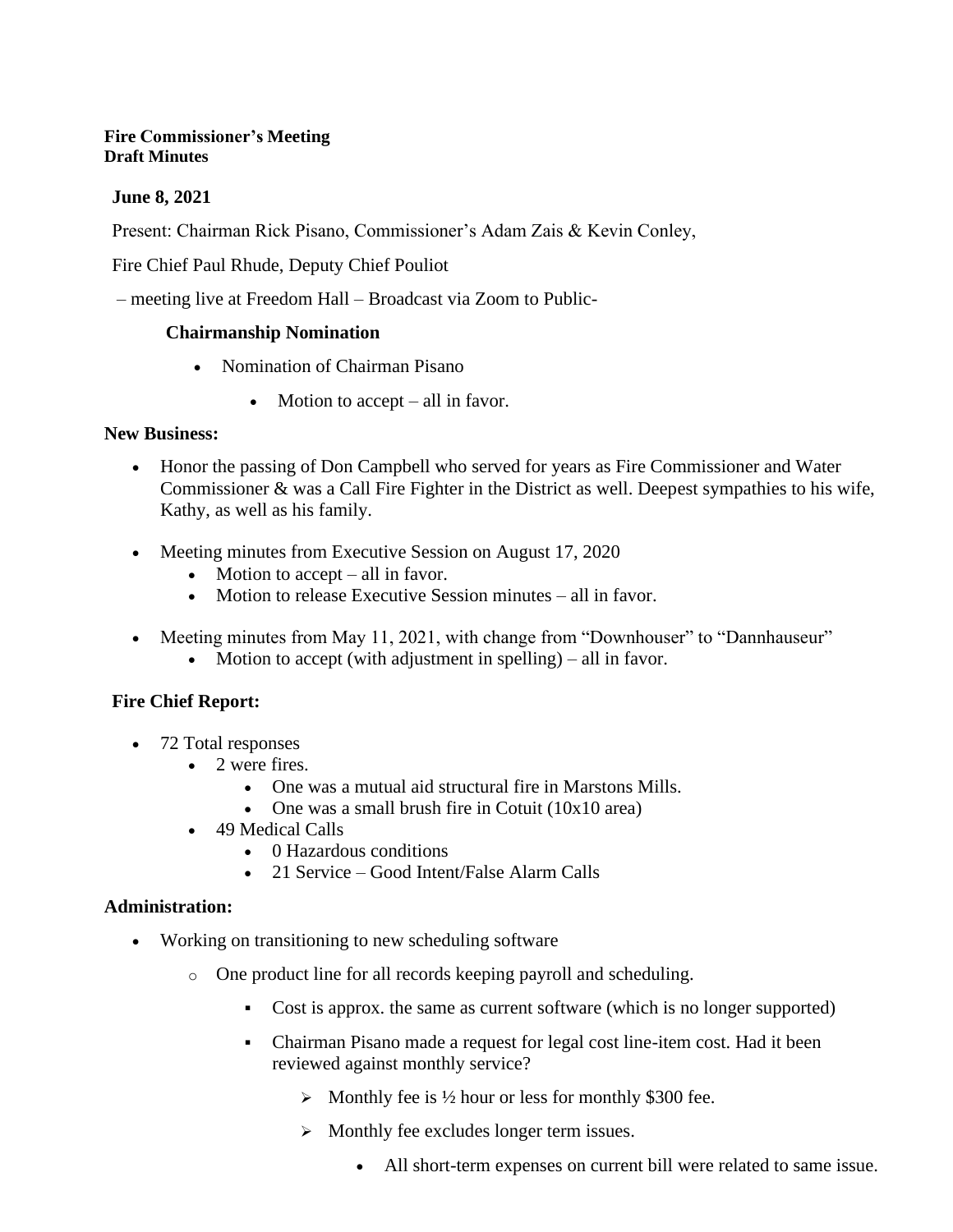o Chief is waiting for final answer and will try to get ahold of them on June 9, 2021.

#### **PRO EMS REPORT**

• Attached

#### **Training:**

- Live fire training with Barnstable Fire Academy burn trailer on Cotuit School site on May 19, 2021.
	- o Responded to brush fire and 3 or 4 other calls while there.
		- Having mobile trailer is working out.
	- o New Packs have a WiFi connection a mesh network connection that communicates to central computer and can tell:
		- Which people are in the building?
		- How much air they have?
		- Send signals in and out.
		- Send evacuation signal out.
			- Deputy Pouliot has been leading the charge on getting it all set up.
				- o Purchased with Port Security grant money.

Month of June  $28 \& 29 \ 2021$ , Marine operations drill is going to take place.

Coast Guard officers will give a class.

- General refresher class on boat operations for everyone to attend / quick  $\frac{1}{2}$  class.
- Working to get the 2nd half of the operator's program.

Planning a wide search drill at the school

• Search and rescue using the school building.

#### **Personnel:**

- Fire fighter injured his back on May 28, 2021.
	- o Waiting for MRI on June 9, 2021, and for a surgical consult
		- **•** More than likely several weeks at a minimum

#### **Apparatus:**

• Nothing new

#### **Facilities:**

- Floor has been installed.
	- o Chief has moved downstairs.
	- o Digitalizing as much as possible
	- o Within the next 2 weeks should be ready to go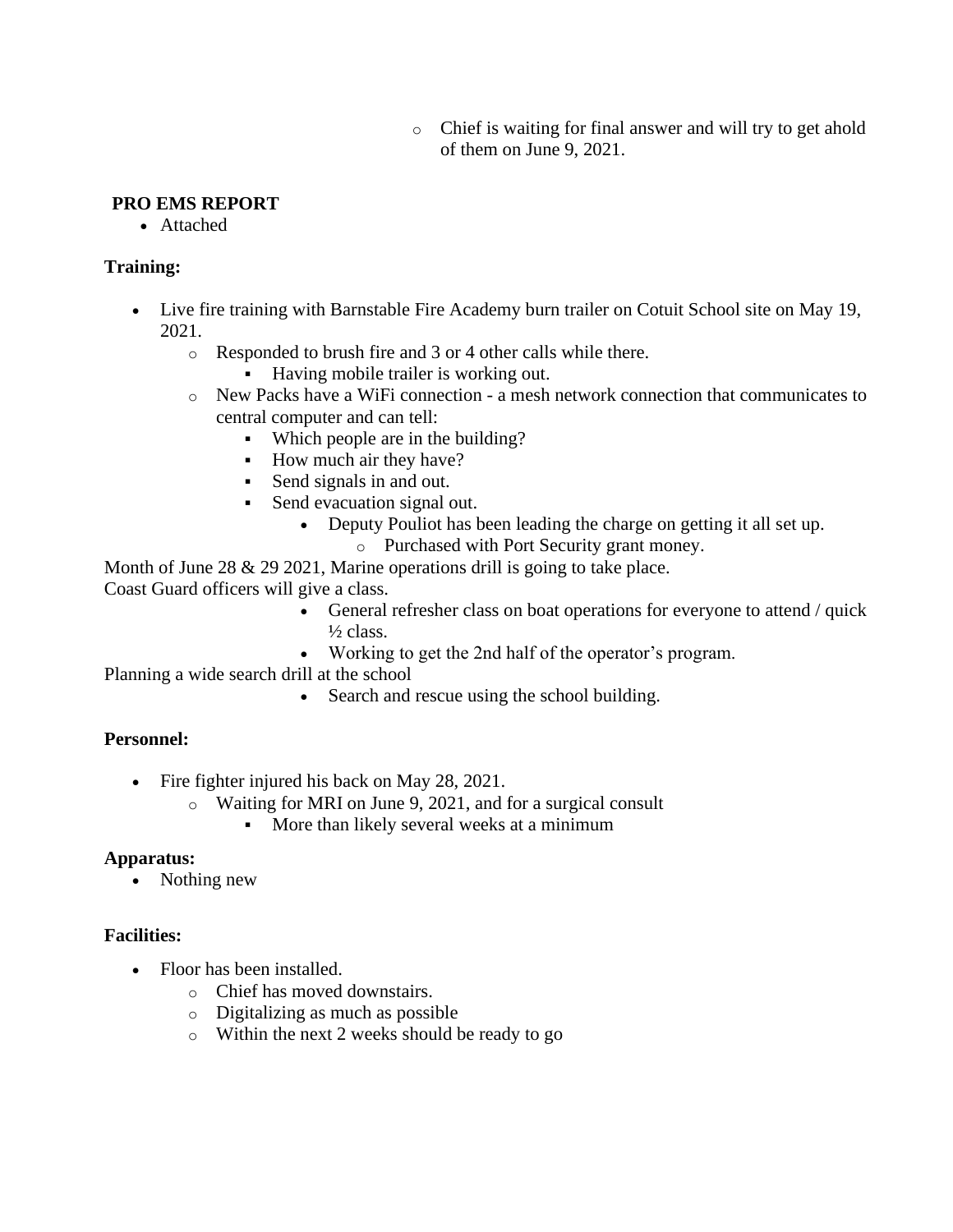### **OLD BUSINESS:**

#### *AFFILIATION AGREEMENT WITH CAPE COD HEALTHCARE*

- Still in the works
	- o Cape Cod Healthcare attorneys and leadership team is now involved.
		- Did not understand the operations of Cape Cod and Islands EMS
			- They are taking charge of the situation.
				- o They are either going to redesign Cape and Islands EMS to a format the fits or dissolve it and take over the functions themselves.
				- o They are meeting every Tuesday with sub-committee of Barnstable County Fire Chiefs
			- Plymouth is still the backup plan they are still willing to take over at any point in time.
				- *o Chairman Pisano asked if there was any timeline for the Cape Cod Healthcare attorneys to come to a presentation?*

**Chief Rhude answered that perhaps within 2-3 weeks, they will know which direction they want to go. Affiliation Agreement with Cape & Islands EMS ends on July 1, 2021. However, the requirement is a medical director with a hospital.**

- **Contract with Cape Cod Healthcare does not mention Cape & Islands EMS**
- **Doctor at Cape Cod Healthcare is required to do QA QI quality control for calls and Cape Cod Healthcare subcontracted Cape & Islands EMS and stated that as of July 1, 2021, they would accept the QA QI through ProEMS**
- **Right now, 100% of calls quality control through private subcontractor ProEMS and have been accepted for a while.**

## *POLICY ADVISORY COMMITTEE*

#### **Commissioner Zais - School Building subcommittee**

- Meeting was held June 7, 2021 (last on with current sitting board)
	- o Nothing that is going to the Prudential Committee other than the request to revisit the historical documentation - ongoing discussion.
	- o Commissioner Zais is comfortable in continuing his role as liason.

## *SCHOOL PROPERTY*

#### **Commissioner Zais – Elementary School update**

- New meeting is Thursday, June 10, 2021 nothing specific since most of the discussion came to fruition at the last meeting.
- Commissioner Zais is comfortable in continuing his role as liason.

# *FIREFIGHTER PHYSICAL FITNESS COMMITTEE*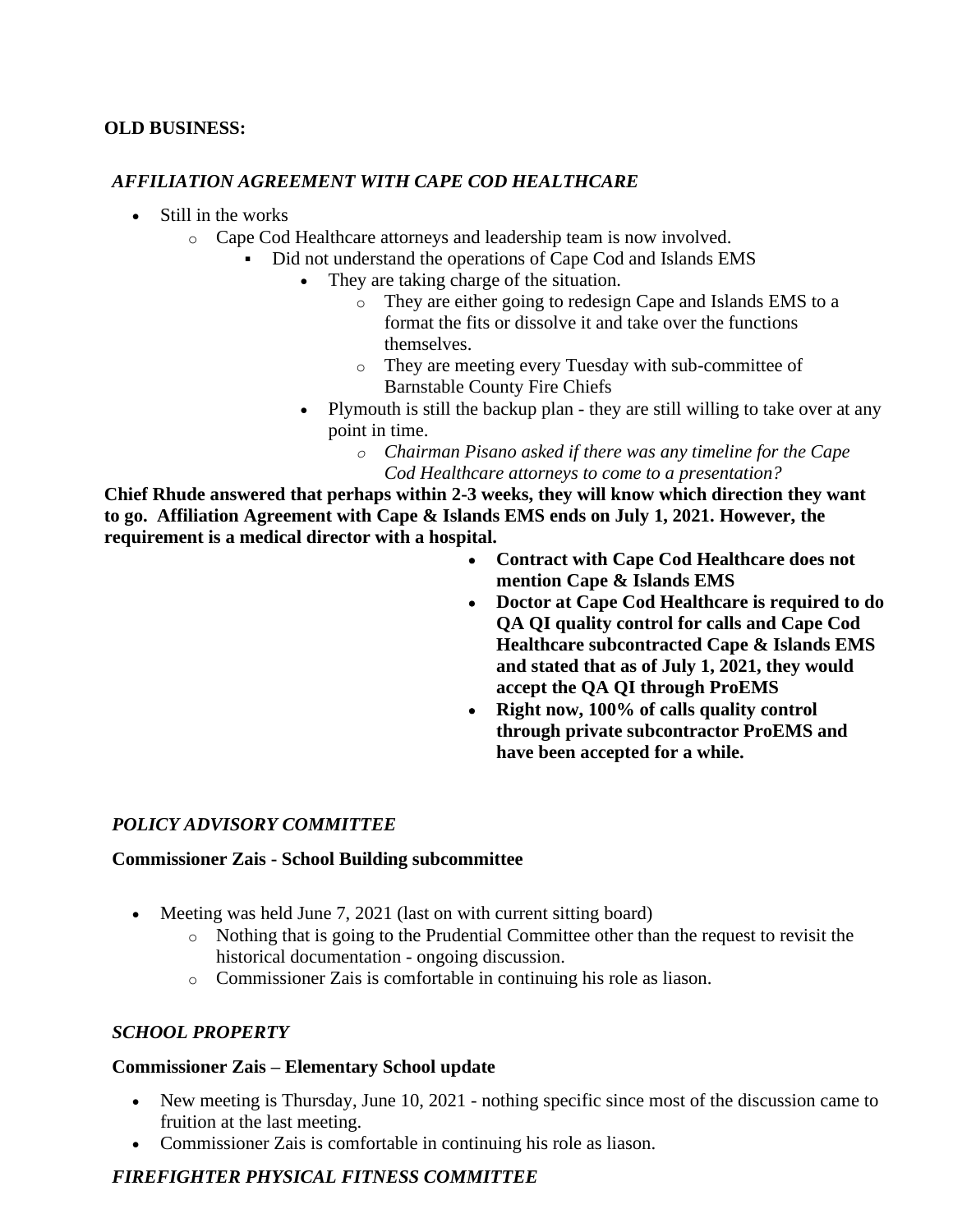## **Commissioner Conley & Chief Rhude**

- Some scheduling challenges with it so no new meeting
- Commissioner Conley is comfortable in continuing his role as liason.
	- o Monies targeted for the pilot project for the physical fitness program will need to be looked at and a legal response - which has not been communicated yet.
		- **Chief Rhude answered and stated that he spoke with Ray via email - during the annual District Meeting, an old version of the warrant was read and was partially corrected on the floor.**
			- **The issue came in with the \$20,000.00 from salaries and wages to operations to cover this program and the changes were not reflected in the warrant article that was read.**
				- **o Ray made the changes on the floor to change the salary and wage to the correct number with the increased \$20,000.00 and the operations to the correct number but the total number that was read for the total budget was \$20,000.00 too low.**

**There was not any specific item or category that was defunded by \$20,000.00.**

**Ray spoke with Attorney Mark Boudreault and the plan going forward is everything will be funded as scheduled and designed (operations/salary wages) and a new line item with -\$20,000.00 that will balance at some future District Meeting where there will be an article to replace that \$20,000.00 and still keep line items the same.**

- **The plan is to correct during a special District Meeting.**
- Review of Annual District Articles & Discussions
	- o **Commissioner Conley stated that during the meeting, questions were revisited that were raised regarding the Health Benefits Stipend Program: ISO "Insurance Stipend Option"**
		- **Question was raised during the meeting regarding when did the option go into place in the contract?**
			- **Signed as part of the last negotiation.**
				- **o Several packages reviewed.**
				- **o Retaining Cotuit Firefighters is the goal because the cost to train a new firefighter is between \$40-\$100,000.00.**

## **It is part of the COMM Contract.**

- **Stipend does not go into the pension negotiation calculations.**
- **Bottom line is that it was a good option for the village.**

## **CHIEF'S CONTRACT**

- Chairman Pisano would like to revisit this discussion because he felt he may have been misheard. He reviewed the Executive Session tape  $\&$  the vote for the package was, in fact, unanimous.
	- o The package that was approved was the one that Commissioner Zais presented and advocated for - of the three that were being considered.
		- When the Board looked at the numbers for the Chief's total package compared to Cape wide averages - wanted to get in closer to the average.
			- Still substantially below the Cape wide average.

Public comment became contentious, and Chairman Pisano apologizes Commissioner Conley commented that he was concerned as well and did listen to the November 2020 recording. Public recording is not available as it was Executive Session.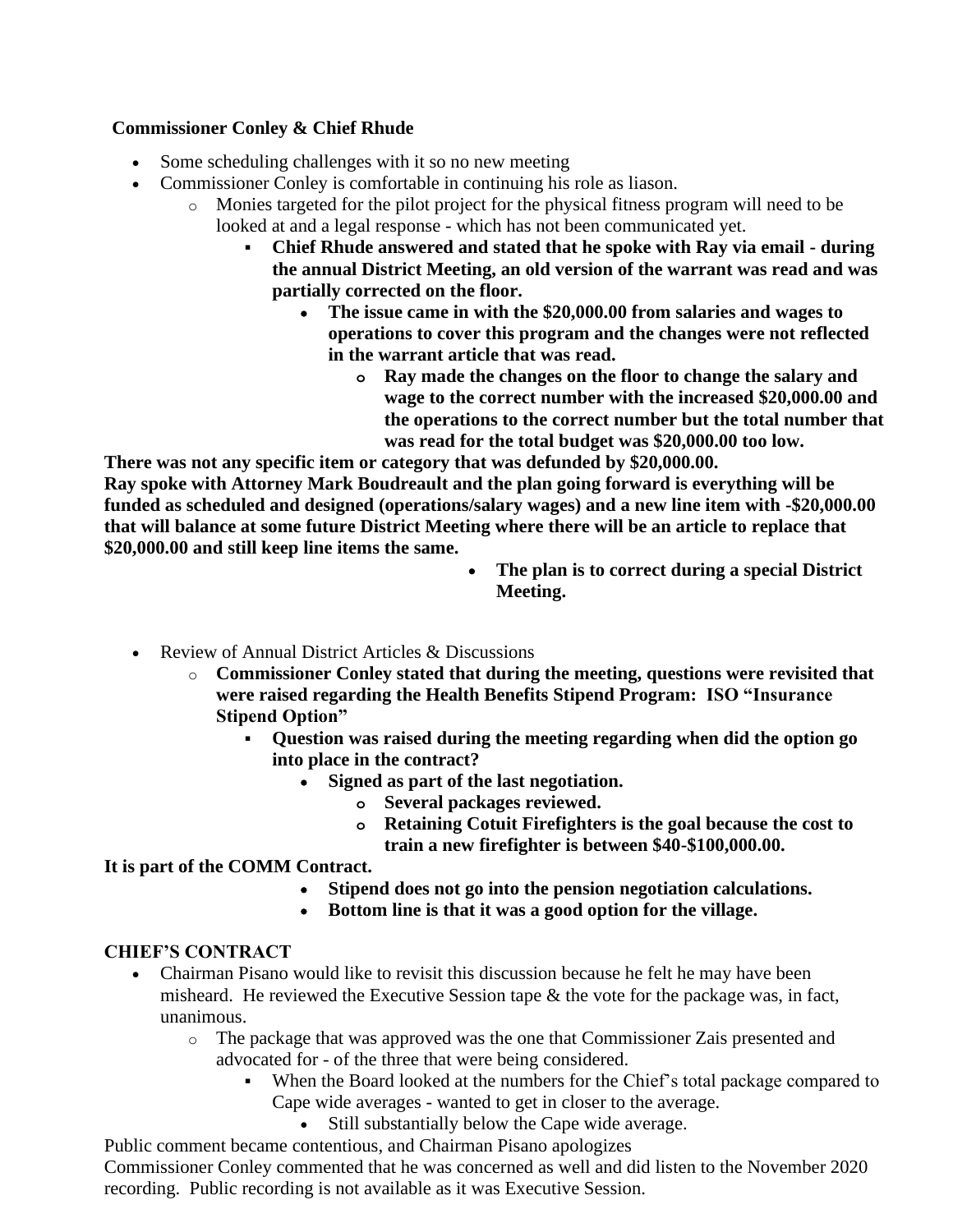Chairman Pisano suggested discussed how the recording could get released?

Typically, Executive Session meetings summaries / statements are released.

Leave on the Agenda for next month under "Old Business" as the potential pros and cons of releasing the recording.

Chairman Pisano apologized to Fran - there were challenges putting the information out.

Chairman Pisano wants to address the "consolidation" that public addressed.

Committee has discussed consolidation options, regularly.

To-date, those that the Cotuit Fire Department have reached out to have:

Districts that are substantially better off than Cotuit FD that the Cotuit FD would be a liability; and Those that would be a liability to Cotuit FD.

Only other option would be a County/Town wide consolidation.

- Small village in a larger pool would risk serious of reduced service (based on a 20-year-old study that needs to be re-done)
	- o Data was accurate for the time, but the make-up of the village is changed.

Renewed study is around \$26,000.00.

• Maybe discuss in Prudential meeting

Commissioner Conley stated that many who "throw" the word consolidation around think that means reduced cost and they are not realizing the magnitude of what that conversation means. Consolidation could mean:

Insurance issues

Paying for equipment being used

## **Prudential Committee**.

• Not Discussed specifically – (look under "Policy Advisory Committee" & "Chief's Contract")

## **\*\*Special Notice regarding July 2021 "hybrid" Commissioner's Meeting\*\***

- Assuming that the recording works out, according to the State guidelines, the next meeting in July 2021 will have the same format (recording) and live attendance as well in Freedom Hall.
	- o *Commissioner Zais asked if - going forward - the Zoom format will continue in order to create the archived file - as opposed to the audio?*
		- **Chairman Pisano answered that, in addition to the Zoom, there is an audio recording (which Zoom creates)**

## **Public Comment**

## **Public comment at the end:**

- Cynthia Gardner
	- o Question regarding the annual meeting and the budget?
		- *No line-item budget? Wouldn't the totals voted on have to be the totals maintained in the overall budget?*
		- **Chief answered: Fire department is held to overall dollar value for salary and wages, operations, and maintenance. Also held to overall dollars specified in total altogether. Estimate and no penalties.**
		- **Cannot spend more than the total read off the Warrant until there is special District Meeting.**
- Phil Odens representing the Cotuit/Santuit Civic Association
	- o Thanked the Commissioners for the Zoom meetings and recording the meetings.